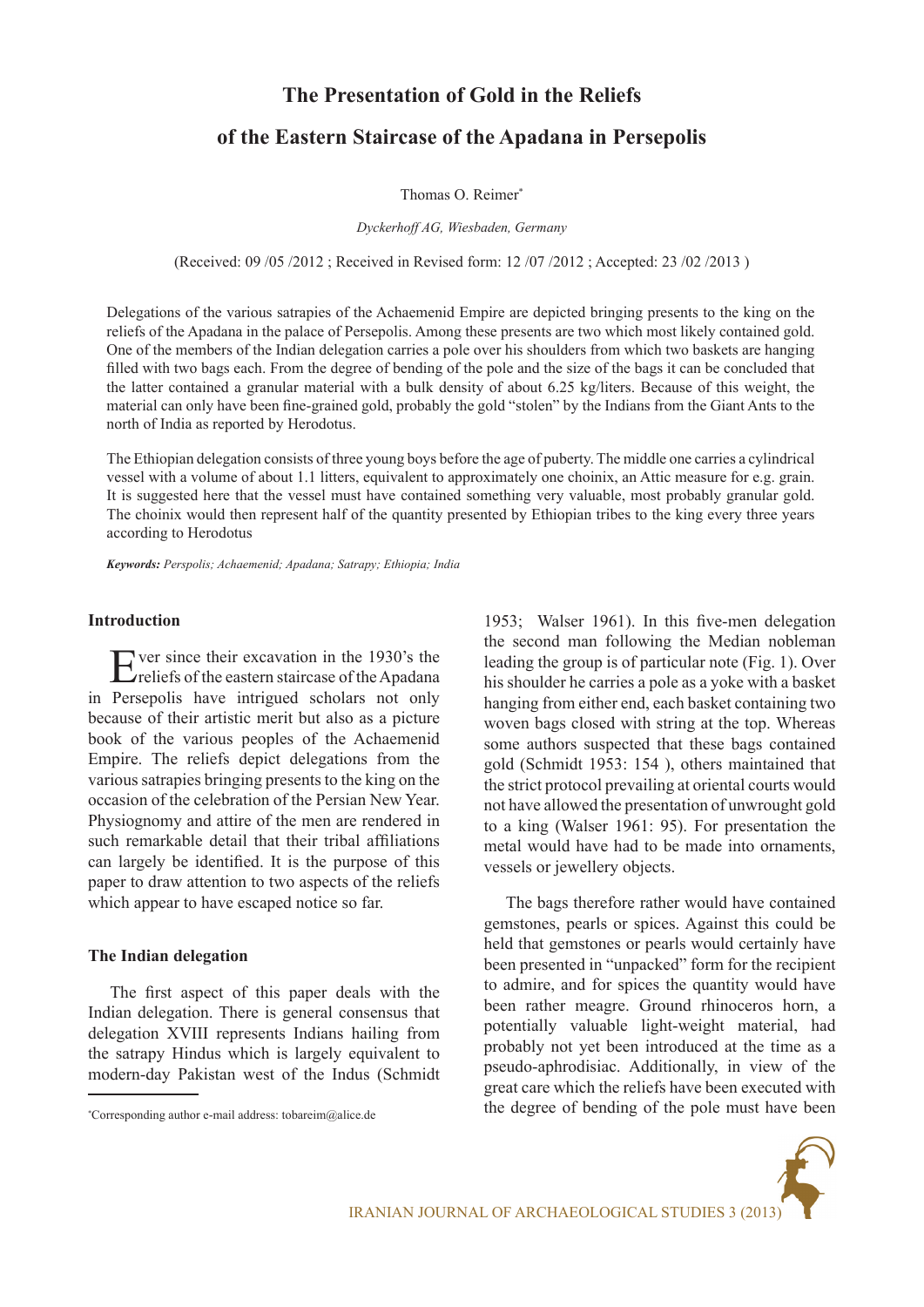

*Fig.1: The Indian gold bearer from the eastern staircase of the Apadana in Persepolis (electronically enhanced photo by Richard Stone).*

rather notable. It would be too much for something as light as spices.

That unwrought gold could indeed be presented in antiquity to kings and other dignitaries is illustrated by numerous Egyptian murals like those in the tomb of vice-king Huy of Nubia (Fig. 2) from the time of Tutenchamun (ca. 1350 BC). Three of the presents shown can be clearly identified as gold from the accompanying hieroglyph nub. These are 1) gold nuggets, 2) bags filled with gold dust probably concentrated from river sands, representing *nub-enmu*, i.e. "gold of the water" (Störk and Gundlach 1975:736), and 3) gold rings most probably cast from refined gold from quartz veins, the nub-enset or "gold of the mountain" (Störk and Gundlach 1975: 739). It was known to the ancient Egyptians that the 'gold of the water' was purer than the 'gold of the mountains'. The former thus must have been of particular value and consequently could also be presented in the raw form, albeit in bags.

IRANIAN JOURNAL OF ARCHAEOLOGICAL STUDIES 3 (2013)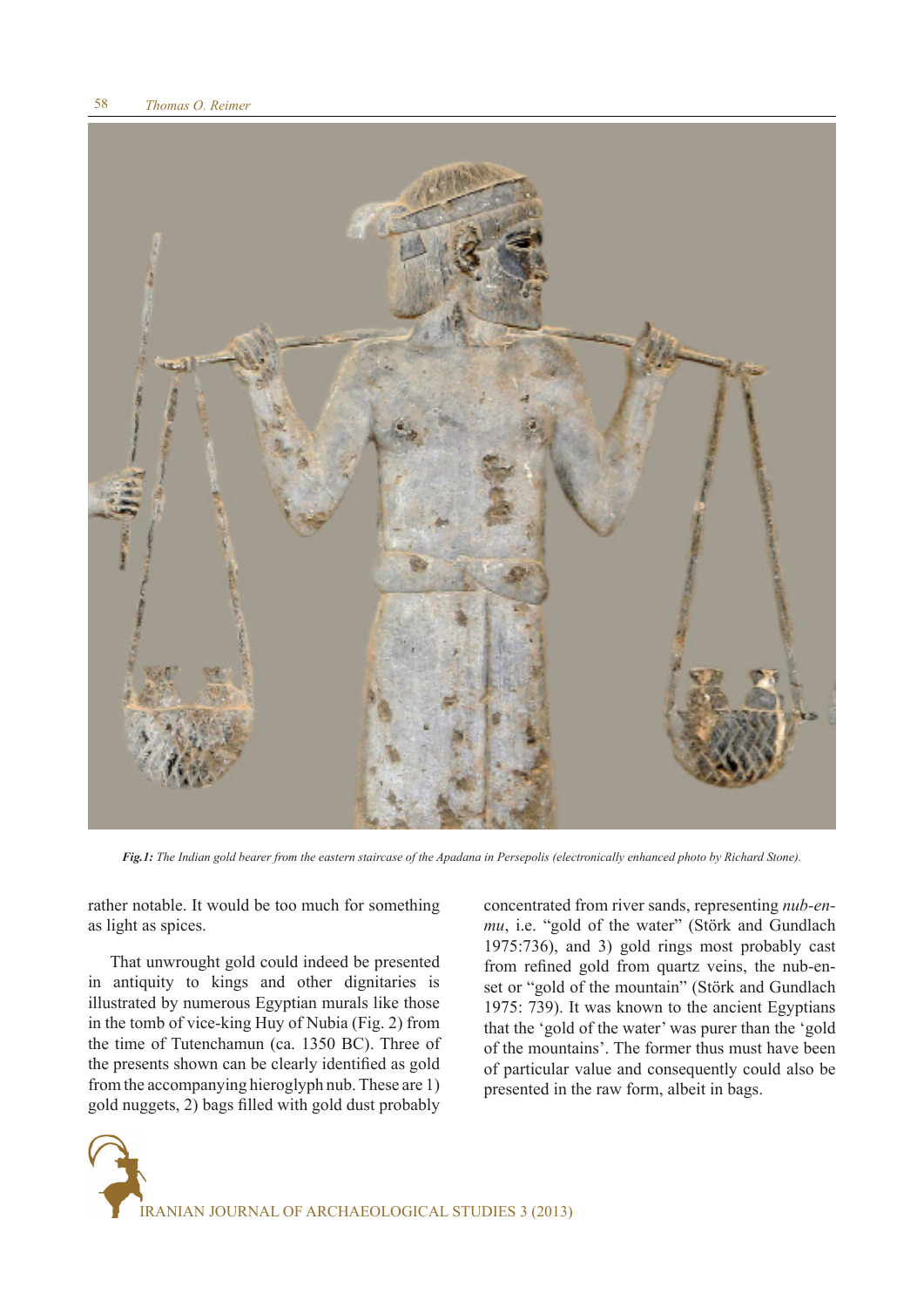

*Fig. 2: Gold in the form of nuggets, dust (in bags) and cast rings, from murals in the grave of vice-king Huy (18. dynasty)( After: Lepsius 1845, Abt. III, Bd. IV, Pl. 117.*

The artists creating the reliefs of the eastern staircase in Persepolis went to work with such diligence that one must suspect that they had prepared detailed sketches of actual participants of the procession onto the stone panels (e.g. Walser 1980: T. 124). With this in mind, it is possible to make certain assumptions. If we assume a height of the Indian of about 1.70 m then the pole he carries is 1 m long and has a diameter of  $1.5 - 2.0$  cm. The ends of the pole are deflected downwards by about 6 cm against the horizontal (Fig. 1). From thise data the weight of the baskets can be calculated with the aid of a structural load programme. Although it is not known which type of wood was used for the pole one can assume that it was a hardwood probably similar to beech. Consequently, the physical properties of this wood were used in the calculation.

To deflect such a 1.8 cm thick pole by 6 cm each of the baskets must weighed about 13.5 kg. If about 1 kg is deducted for the weight of the ropes, the basket and the two bags themselves then the material in each bag weighed about 6.25 kg. Because of the use of bags, their contents must have been finegrained or dust-like. And as the volume of each bag can be calculated as about 1 litre, this material had a bulk density of 6.25 kg/litre. This clearly illustrates that the bags must indeed have contained gold dust as no other granular material available to man in the 5th century B.C. could have had such a high bulk density. The Indian shown thus carried about 25 kg of gold over his shoulders.

The Indian delegation shown on the northern staircase of the Apadana additionally includes a man who carries in each of his outstretched hands a basket with two bags similar to the ones carried by the Indian described from the eastern staircase. Even for a modern muscular athlete it would be extremely difficult to carry a weight of 12.5 kg

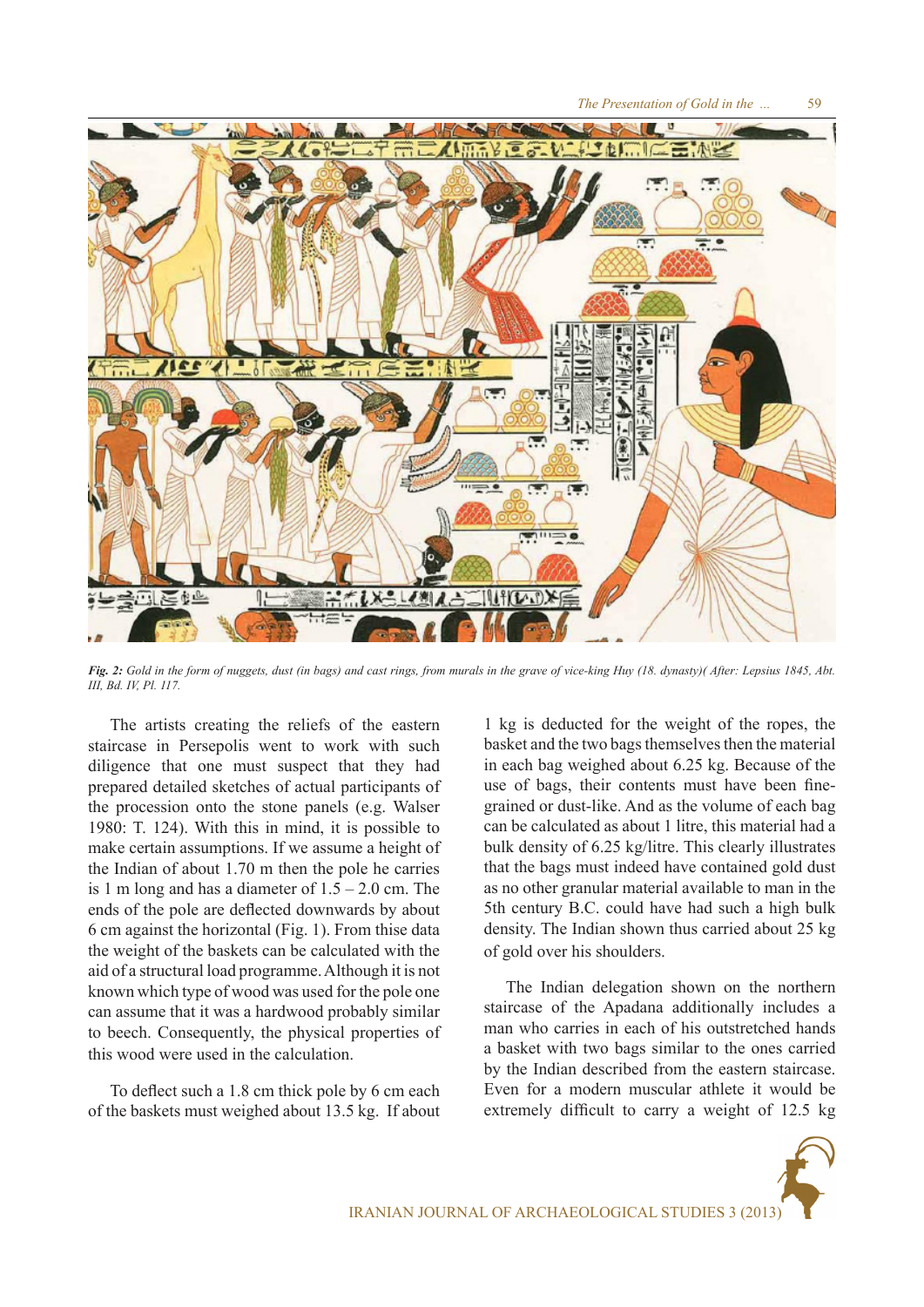with an outstretched arm for any extended period of time. The Indian with the baskets in his hands on the northern staircase thus was included most likely later as a 'filler motif' by an artist who had not seen the original procession.

The bulk density reconstructed for the Indian gold dust could be confirmed with the aid of a set of seven small cylindrical bronze containers which were excavated by Petri *et. al* (1896: 67 and pl.LXXIX) at Naqada in Upper Egypt (Fig. 3). Because of the minute size of the smallest of these vessels, the authors suspected that they were used for measuring a highly valuable fine-grained material like gold dust. When they determined the quantities of gold dust that could be filled into these vessels in piled or struck condition they observed that the piled quantity of gold dust in a certain vessel was about double that in the next-smaller vessel, a clear indication of a weighing system with binary divisions. This furthermore supported their initial contention that the set was used for measuring gold dust. Using the dimensions in Fig. 3 and the respective gold quantities given by F Petrie *et. al* (1896: 67) the bulk density of the gold dust used by them may be calculated as about 6.5 kg/litre which is in close agreement with the value found for the Indian gold above.

It can thus be concluded that the Indian delegation did present gold dust to the king. In his "tribute list" of the Achaemenid Empire, Herodotus remarked III 102 that the majority of the 360 talents of gold delivered by the Indian satrapy were derived from northern India where it had been "stolen" from the gold-digging ants. As this gold received such a prominent position among the presents brought before the king it is highly likely that the gold of the Indian delegation was indeed something special, namely the gold 'stolen' from these mysterious ants. And did the king not possess such dangerous animals in his animal collection (Herodotus III 102)? The story of the huge ants is a typical scare story by which gold diggers from the desert highlands of western Tibet tried to keep away competitors. The respective gold deposits had initially been discovered around the burrows of marmots and the diggers tried to keep them as secret as possible. Alexander the Great's admiral Nearchos



*Fig. 3: Set of Egyptian bronze vessels for measuring gold (After: Flinders et al 1896: 67, scale added by the author).*

(Strabo's Geographica XV 1,44) reported that the skins of these ants which were sold to the Greek soldiers as souvenirs were like those of panthers. From this note, the marmot species in question can be identified as the Golden Marmot (*Marmota caudata ssp. aurea*). These marmots grow up to 60 cm length (without the tail) and are thus – as stated by Herodotus – "larger than foxes, but smaller than dogs". In the story they were transformed into large ants, animals which for the ancient Persians were creations of the devil Ahriman coming straight out of hell.

### **Of the Ethiopian Delegation**

The second aspect of this paper deals with the Ethiopian delegation (no. XXIII) shown at the bottom end of the eastern staircase (Fig. 4). The Ethiopians were not subject to the Persian kings but Herodotus III, 96 reports that since the times of king Kambyses "these two Ethiopians tribes sent – and they do it still today – every three years a present of two choinix of unwrought gold, two hundred trunks of ebony wood, five Ethiopian boys and twenty large elephant tusks". The choinix was an Attic measure equivalent to the volume of grain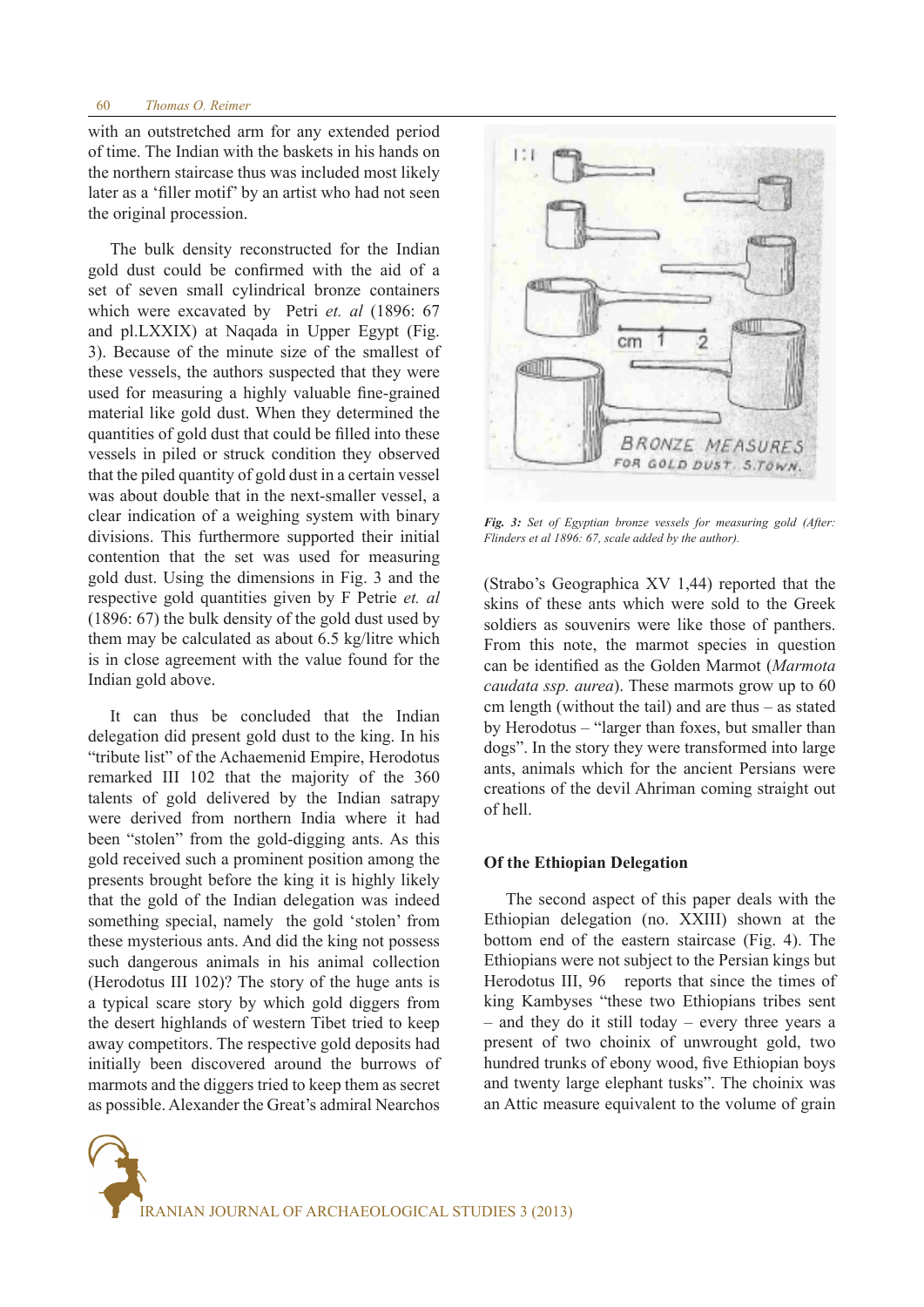

*Fig. 4: The Ethiopian delegation on the eastern staircase of the Apadana in Persepolis (electronically enhanced photo by Richard Stone).*

necessary to feed one man for one day. It was 1/48 of a medimnon (52.5 litres) and thus measured about 1.1 litres.

The relief in question shows three small males ushered by a Median nobleman, the last one leading an antelope on a leash. All three may be identified as Africans because of their curly hair. However, their lips are not clearly negroid and they thus more likely could belong to dark-skinned hamitic tribes of the Sudan and Ethiopia. They are furthermore young boys before the age of puberty because they do not yet have beards. In this, they differ from all other persons depicted in Persepolis except for a 'normal-sized' servant carrying towels and an oil flask in the palace of Darius (Walser 1980: T. 108). The beardless state of this man may be ascribed to him being a eunuch.

How can one relate this delegation to Herodotus' report? As in all other delegations, the first member does not carry anything nor does he lead an animal. However, it is quite conceivable that he himself is part of the present, standing for the 'five boys' mentioned by Herodotus. The last one carries a large curved object, clearly an elephant tusk, representing the 'twenty large elephant tusks'. The animal led by him on the leash is usually interpreted as a young giraffe although it is sometimes identified as an okapi (Hampe 2001: 209). The animal most probably was something unique for the king's animal collection. The two hundred ebony trunks are not represented on the reliefs because of space limitations and because they were not 'showy' enough. So the only present not immediately discernible is the gold.

However, in this context the middle boy who carries in his hand a cylindrical container with a slightly domed lid is of particular interest. The volume of this container can be reconstructed in proportion to the height of the boy of about 1.35 m. The container then would have an inner volume of about 1.1 litres corresponding to a choinix. It is thus conceivable that the boy carried one choinix of gold

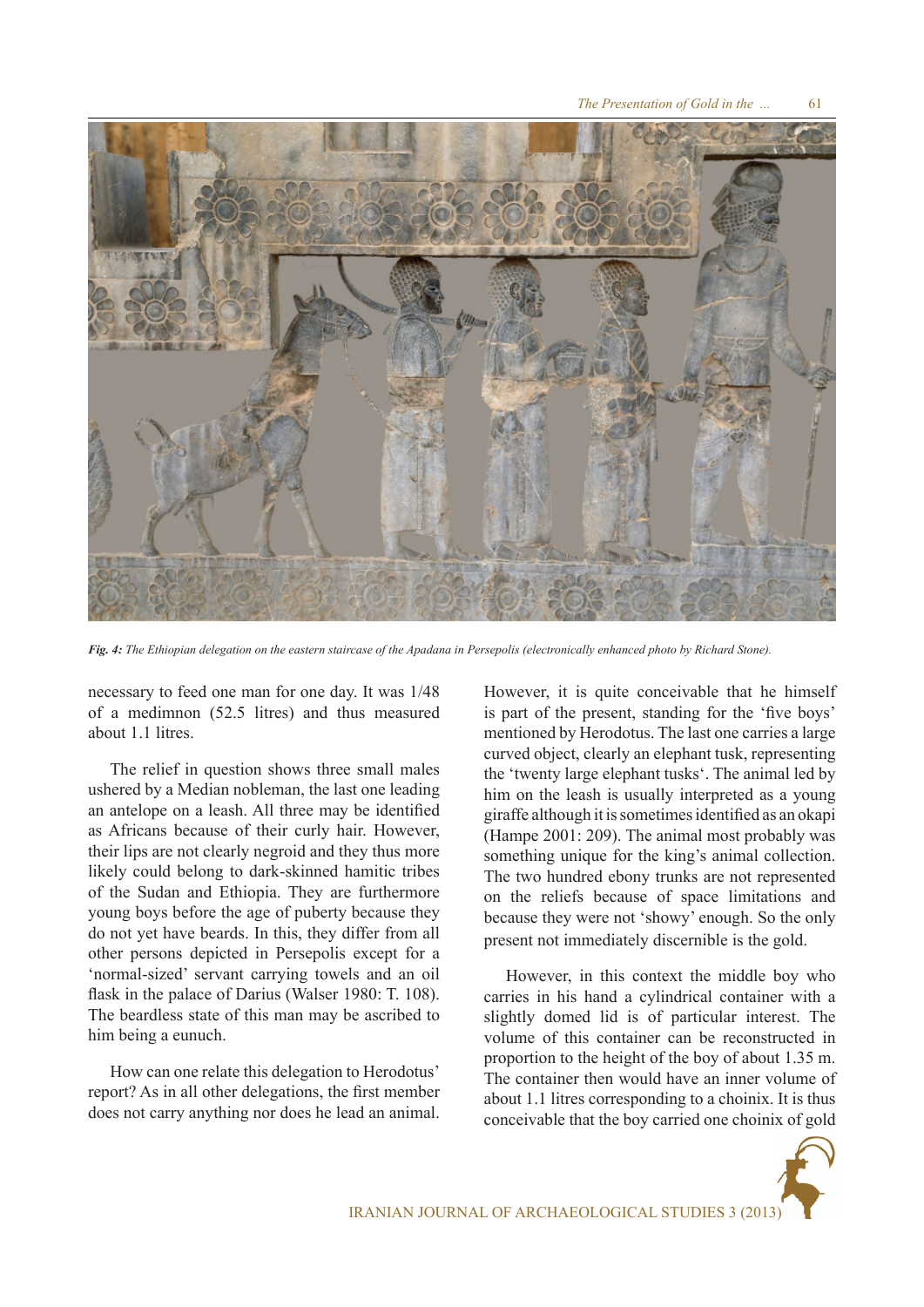### 62 *Thomas O. Reimer*

or half of the quantity presented to the king every three years by the Ethiopian tribes. With the 6.5 kg/litre bulk density of gold dust given the choinix would have weighed about 7 kg and could well have been carried by the boy in the position shown.

## **Conclusions**

It is shown by circumstantial evidence that the presentation of gold to king Darius is depicted in two instances on the Persepolis reliefs. The first case is that of the Indian delegation. One of its members carries over his shoulder a pole from which two baskets, each weighing about 13.5 kg, are hanging. From the degree of bending of the pole it can be concluded that the bags in the two baskets must have contained a heavy granular material. With a reconstructed bulk density of about 6.25 kg/litre this can only have been gold. As the respective gold bearer is depicted in the reliefs, the gold must have been something rather special, i.e. most probably the gold "stolen from the ants" in desert areas of the mountain ranges to the north of India.

One of the members of the Ethiopian delegation carries in his hand a cylindrical container measuring about one choinix (ca. 1.1 l) which most probably also contained gold. This vessel thus apparently contained half of the quantity presented by the Ethiopians to the king every three years. The other presents of the Ethiopian delegation mentioned by Herodotus, viz. boys and elephant tusks, are also shown. This agreement between the "tribute list" of Herodotus and the Persepolis reliefs shows clearly that during his travels in Mesopotamia Herodotus had indeed acquired quite detailed first-hand information down to the official tribute list.